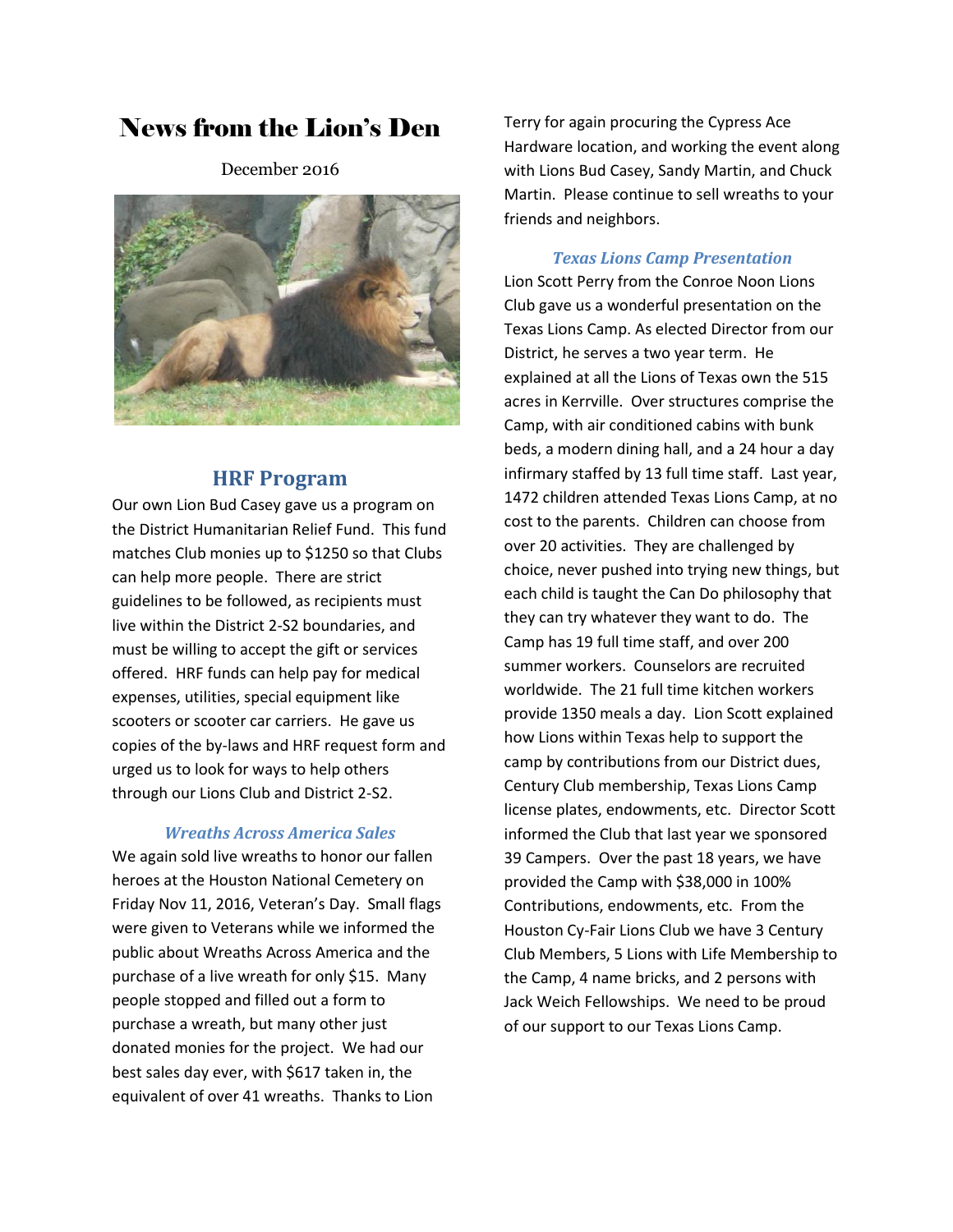

Camp Director Lion Scott Perry

#### **Guests**

We welcomed Wan Yee, a Lion from Malaysia and Steve Nickerson to our Club recently. Steve's stepfather was a Lion in Rhode Island, and he is looking for a Club to call home. Lion Wan Yee travels all over the world, and seeks to visit different Clubs in her travels. She loves to help with various Club projects when she visits.



## **Christmas Gifts for Needy Kids**

Houston Cy-Fair Lions Club again stepped up and provided Christmas gifts for 11 needy children this year. Names and gift requests were obtained at the PSC meeting in Nov. Club member then chose the child they wished to

help. Gifts were brought to the last meeting in November, and will be taken to the Dec. PSC meeting to be distributed. Many thanks to ALL who opened their hearts and wallets to brighten the Christmas of a child who otherwise might not receive gifts on Christmas morning.



## **Upcoming Events**

Sun. Dec. 4, 2016, Jersey Village Holiday in the Park. Houston Cy-Fair Lions Club will have a booth, informing the public of our Club and all that we do. We will hope to do vision screening. We will advertise the Texas Lions Camp. This is a great fun way to share your love of our Club to the public. Wear your purple Club shirts or Lions Vest.

Wed. Dec. 7, 7PM, PSC meeting, China Bear, I-45 at Airtex.

Tues. Dec. 13, 2016, Annual Christmas Dinner and District Governor's visit at the Lion's Den. DG Mark Roth, and 1<sup>st</sup> DG Betty Ezell will be our guests. Wear your Christmas apparel and come and join us in the wonderful meeting. Please let Lion Sandy (281-550-2798) know if you are bringing a guest so we can have food for everyone.

Wed. Dec. 14, 2016, 7PM, fruit and vegetable sorting for the Christmas Cheer Food Baskets at the Lions' Den.